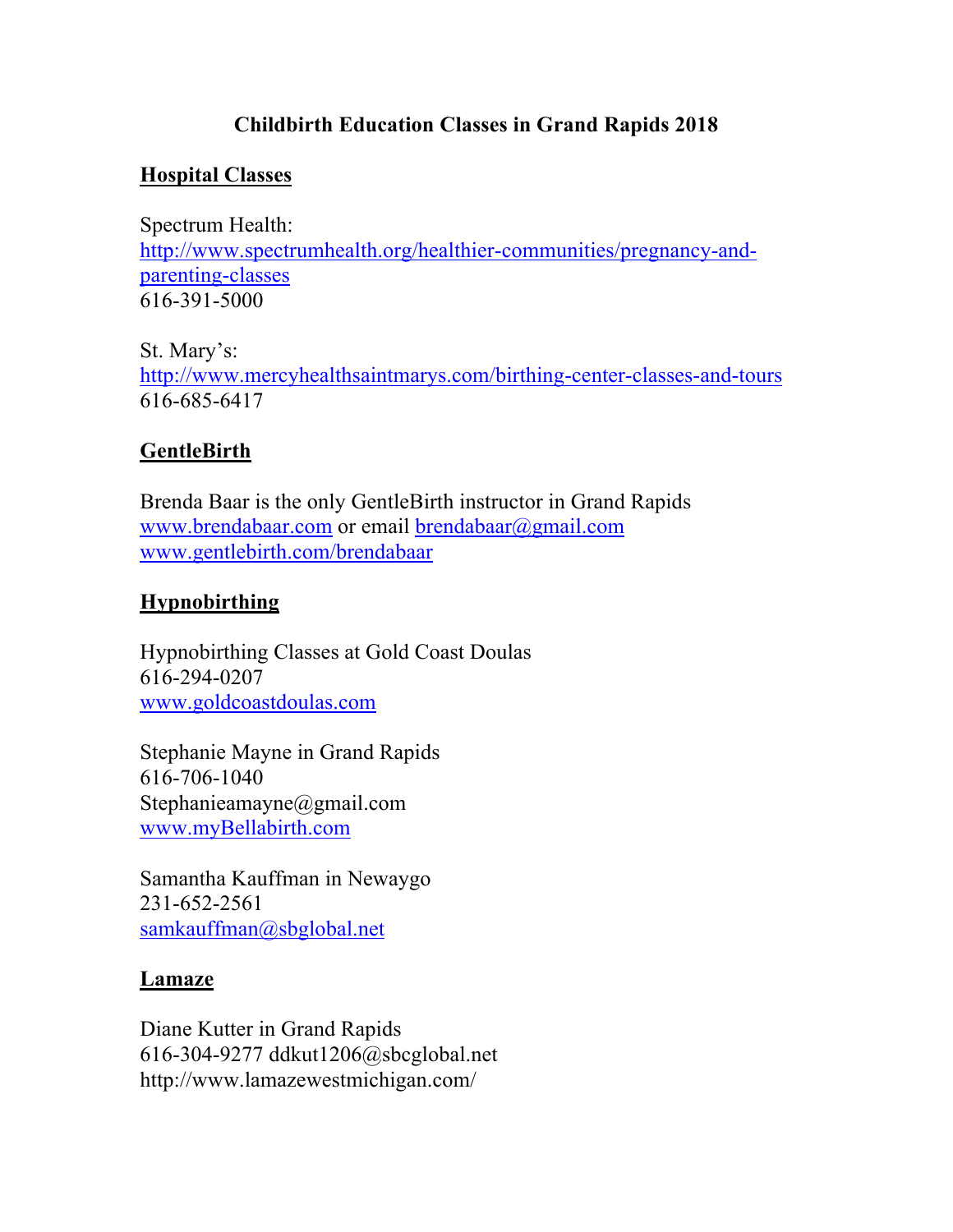## **General Childbirth Classes**

Sacred Pregnancy Classes with Kristin Revere http://www.motherreverence.com/events/

Free 1-hour classes at Babies R Us through GR Doulas Know Your Options Class https://www.grdoulas.com/for-parents

Michigan Born & Raised Classes with Mandi Garvey Contact Mandi at 231-557-7118 or mandi.garvey@gmail.com to register Visit her FaceBook page facebook.com/MIBornRaised or her website www.mibornandraised.com for details on class options

Classes at Renew Mama Studio http://renewmamastudio.com/ Go to Workshops & Events tab

### **Bradley**

Go to the following site to find a Bradley instructor near you: http://www.bradleybirth.com/

Jennifer and Andrew VanOver - certified Bradley instructors in GR area http://www.bradleybirth.com/jennifervanover

Rachel Burlingame – certified Bradley instructor in GR/Lowell area http://www.bradleybirth.com/rachelburlingame

Lisa and Chris Thompson - certified Bradley instructors in GR/Ada area http://bradleybirth.com/lisathompson

Jill TenBrink – certified Bradley instructor in Holland/Zeeland area http://www.bradleybirth.com/jilltenbrink

\*The Bradley class is a 12-week series of classes with your partner, so you need to register early and be committed to attending all the classes. There is the option of individualized classes.

## **Breastfeeding Classes**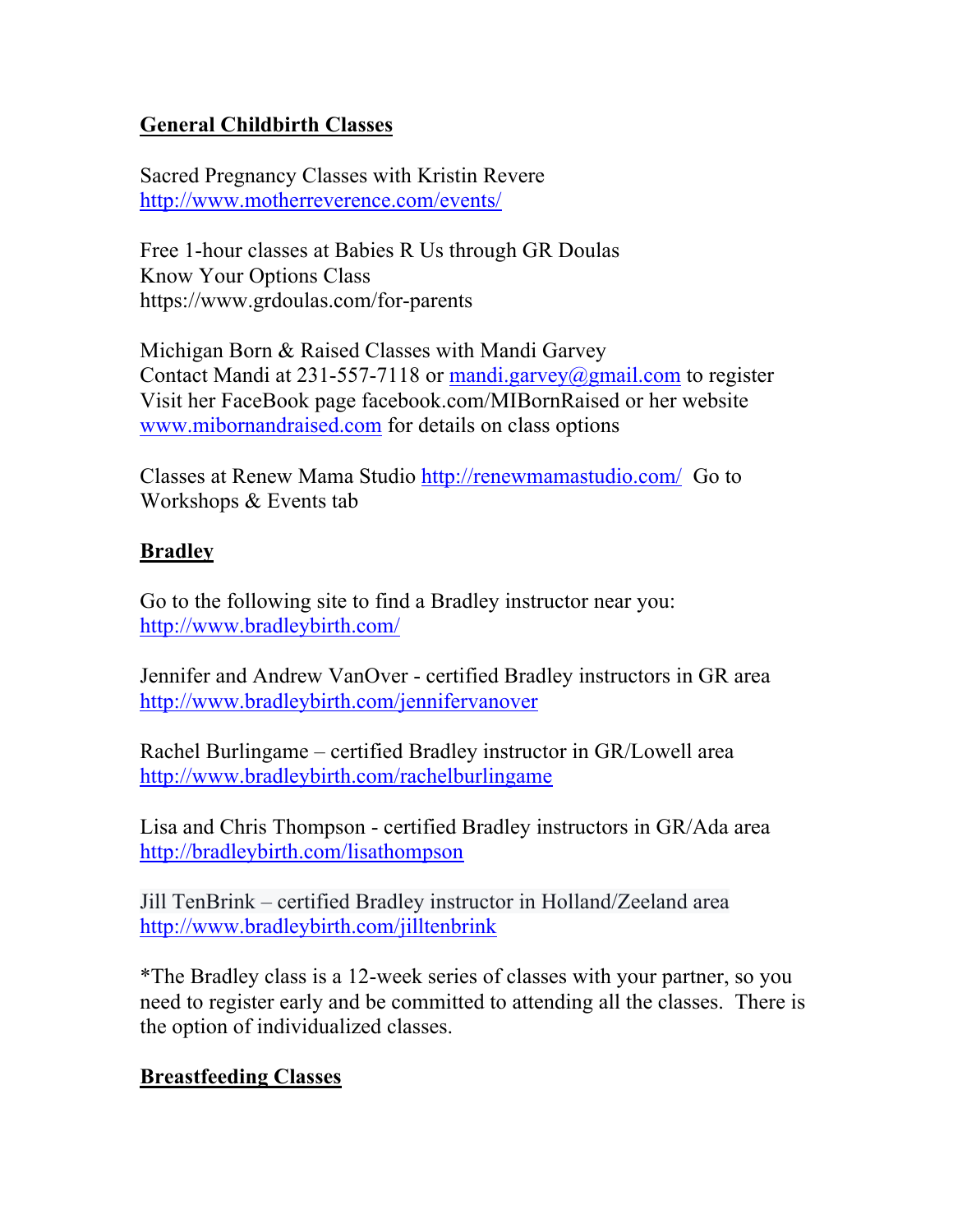Kelly Wysocki-Emery, IBCLC www.babybelovedinc.com Kelly is a lactation consultant who works through the following pediatric offices: Alger Pediatrics ABC Pediatrics Cascade Pediatrics Kent Pediatrics Rockford Pediatrics Western Michigan Pediatrics

Diane Kutter (see above)

Mandi Garvey (see above)

Inquire about classes at other area hospitals through links above

### **Infant Care**

Bringing Home Baby classes offered to doula clients at www.goldcoastdoulas.com

Inquire about classes at other area hospitals through links above

## **Additional Classes outside of Grand Rapids Area**

#### **Muskegon**

Faith Groesbeck: certified Cooperative Childbirth Educator (CCCE) through the Metropolitan New York Childbirth Education Association is currently teaching monthly classes in N. Muskegon. She also does private classes. **www.birthquestservices.com**

Mandi Garvey: certified by Rebecca Decker to teach the Evidence Based Birth workshop. Mandi has a Masters in Health Education and is available for private comprehensive CBE **mandi.garvey@gmail.com**

#### **Fremont**